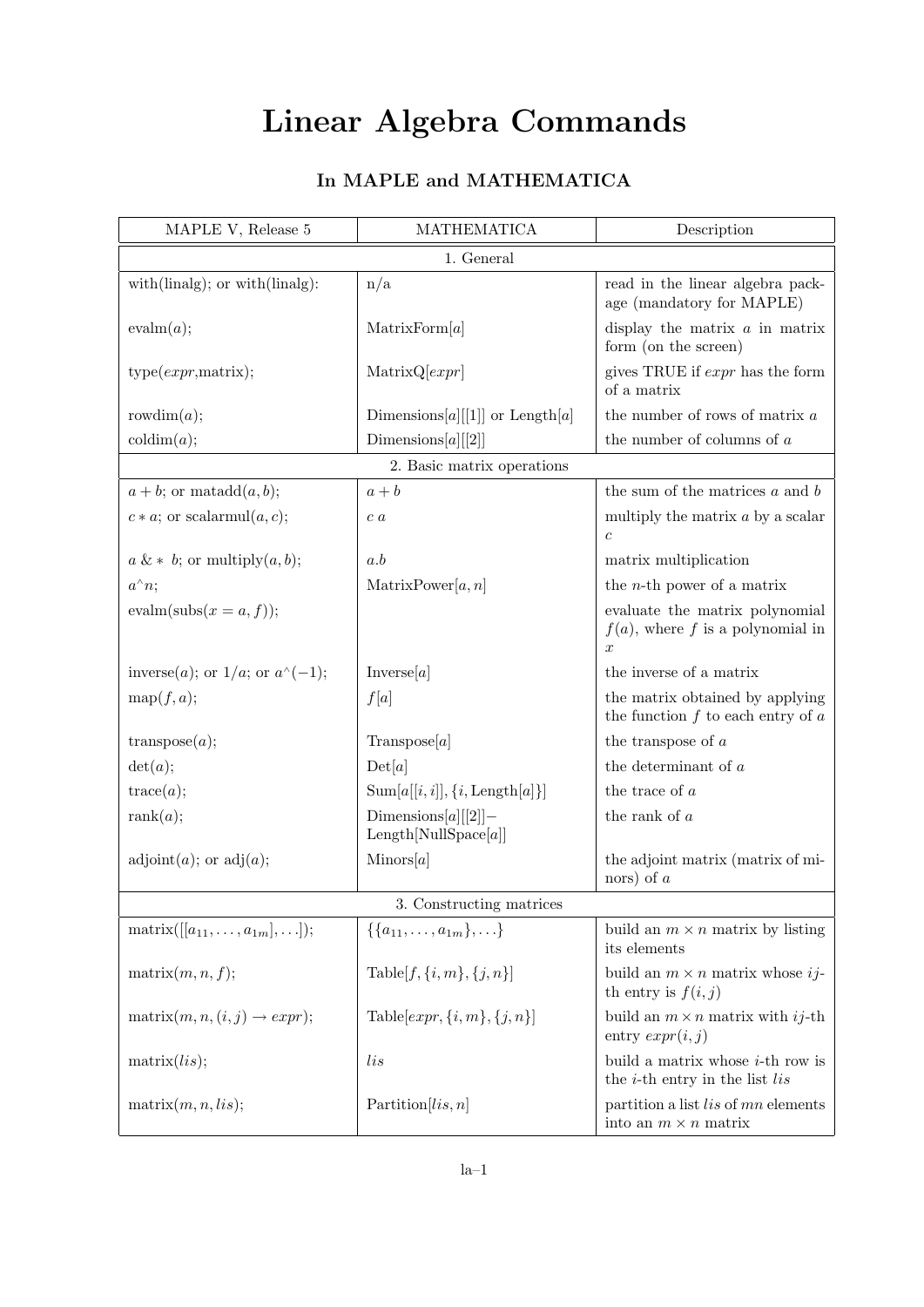| 4. Special matrices                                                |                                                                                                   |                                                                                                                |  |  |
|--------------------------------------------------------------------|---------------------------------------------------------------------------------------------------|----------------------------------------------------------------------------------------------------------------|--|--|
| matrix(m, n, 0);                                                   | Table [0, $\{m\}$ , $\{n\}$ ]                                                                     | the $m \times n$ zero matrix                                                                                   |  |  |
| diag(lis);                                                         | DiagonalMatrix[li s]                                                                              | generate a diagonal matrix with<br>list list as the diagonal entries                                           |  |  |
| band([1], n);                                                      | IdentityMatrix[n]                                                                                 | generate an $n \times n$ identity matrix                                                                       |  |  |
| vandermonde(lis);                                                  | Table $[li s[[i]]^{\wedge} (j-1), \{i, \text{Length}\}$<br>$[iis] \}, \{j, \text{Length}[lis] \}$ | generate a Vandermonde matrix<br>with 2nd column the list lis                                                  |  |  |
| band(list, n)                                                      | Table[Switch $[i-j, -1, a[[i]], 0, b[[$<br>$[i], 1, c[[i-1]], \_, 0], \{i, m\}, \{j, n\}]$        | create a tri-diagonal matrix (or<br>an arbitrary band matrix)                                                  |  |  |
| JordanBlock(c, n);                                                 | Table [Switch $[i-j, -1, 1, 0, c, 0]$ ,<br>$\{i,m\},\{j,n\}$                                      | generate an $n \times n$ Jordan block<br>with eigenvalue $c$                                                   |  |  |
| companion(p, x);                                                   |                                                                                                   | generate the $n \times n$ companion<br>matrix associated to a monic po-<br>lynomial $p(x)$ of degree n         |  |  |
|                                                                    | 5. Extracting parts of a matrix                                                                   |                                                                                                                |  |  |
| a[i, j];                                                           | a[[i,j]]                                                                                          | the $(i, j)$ -th entry of matrix a                                                                             |  |  |
| row $(a, i);$                                                      | a[[i]]                                                                                            | the $i$ -th row of matrix $a$                                                                                  |  |  |
| col(a, j);                                                         | $\text{Transpose}[a][[j]]$                                                                        | the <i>j</i> -th column of matrix $a$                                                                          |  |  |
| row $(a, i_1i_2);$                                                 | Take[ $a, \{i_1, i_2\}$ ]                                                                         | the list of rows $i_1$ to $i_2$ of a                                                                           |  |  |
| $\text{col}(a, j_1i_2);$                                           | Transpose[Take[Transpose[a],<br>$\{j_1, j_2\}$ ]                                                  | the list of columns $j_1$ to $j_2$ of a                                                                        |  |  |
| submatrix $(a, [i_1, , i_r], [j_1, , j_s])$ ;                      | $a[[\{i_1,\ldots,i_r\},\{j_1,\ldots,j_s\}]]$                                                      | the $r \times s$ submatrix of a with row<br>indices $i_k$ and column indices $j_k$                             |  |  |
| submatrix $(a, i_0i_1, j_0j_1);$                                   | $a[[\text{Range}[i_0, i_1], \text{Range}[j_0, j_1]]$                                              | the submatrix of $a$ having row<br>and column indices from $i_0$ to $i_1$<br>and $j_0$ to $j_1$ , respectively |  |  |
| $\text{minor}(a, i, j);$                                           |                                                                                                   | submatrix of a obtained by delet-<br>ing the $i^{th}$ row and $j^{th}$ column                                  |  |  |
| 6. Pasting matrices                                                |                                                                                                   |                                                                                                                |  |  |
| stackmatrix $(a, b, \ldots);$                                      | $Join[a, b, \ldots]$                                                                              | join together two (or more) ma-<br>trices vertically                                                           |  |  |
| $augment(a, b, \ldots);$ or concat(.)                              | Transpose[Join[Transpose[a],<br>$\text{Transpose}[b], \ldots]$                                    | join together two (or more) ma-<br>trices horizontally                                                         |  |  |
| $diag(a_1, a_2, \ldots);$                                          |                                                                                                   | construct a block diagonal ma-<br>trix using the matrices $a_1, a_2, \ldots$                                   |  |  |
| blockmatrix $(m, n, lis);$                                         |                                                                                                   | construct a matrix of $m \times n$<br>blocks by using the list lis con-<br>sisting of $m \cdot n$ matrices     |  |  |
| extend(a, m, n, c);                                                |                                                                                                   | enlarge the matrix $a$ by $m$ ad-<br>ditional rows and $n$ additional<br>columns with the value $c$            |  |  |
| $\text{copyinto}(a, b, i, j);$                                     | (use Table[If[], $\{ \ldots \}$ , $\{ \ldots \}$ ])                                               | copy the entries of matrix $a$ into<br>matrix b at index position $(i, j)$                                     |  |  |
| stackmatrix(row(a, 1 <i>i</i> – 1), lis,<br>row(a, i  rowdim(a))); | Insert[a, lis, i]                                                                                 | insert the list <i>lis</i> into the matrix<br>$a$ at position (row) $i$                                        |  |  |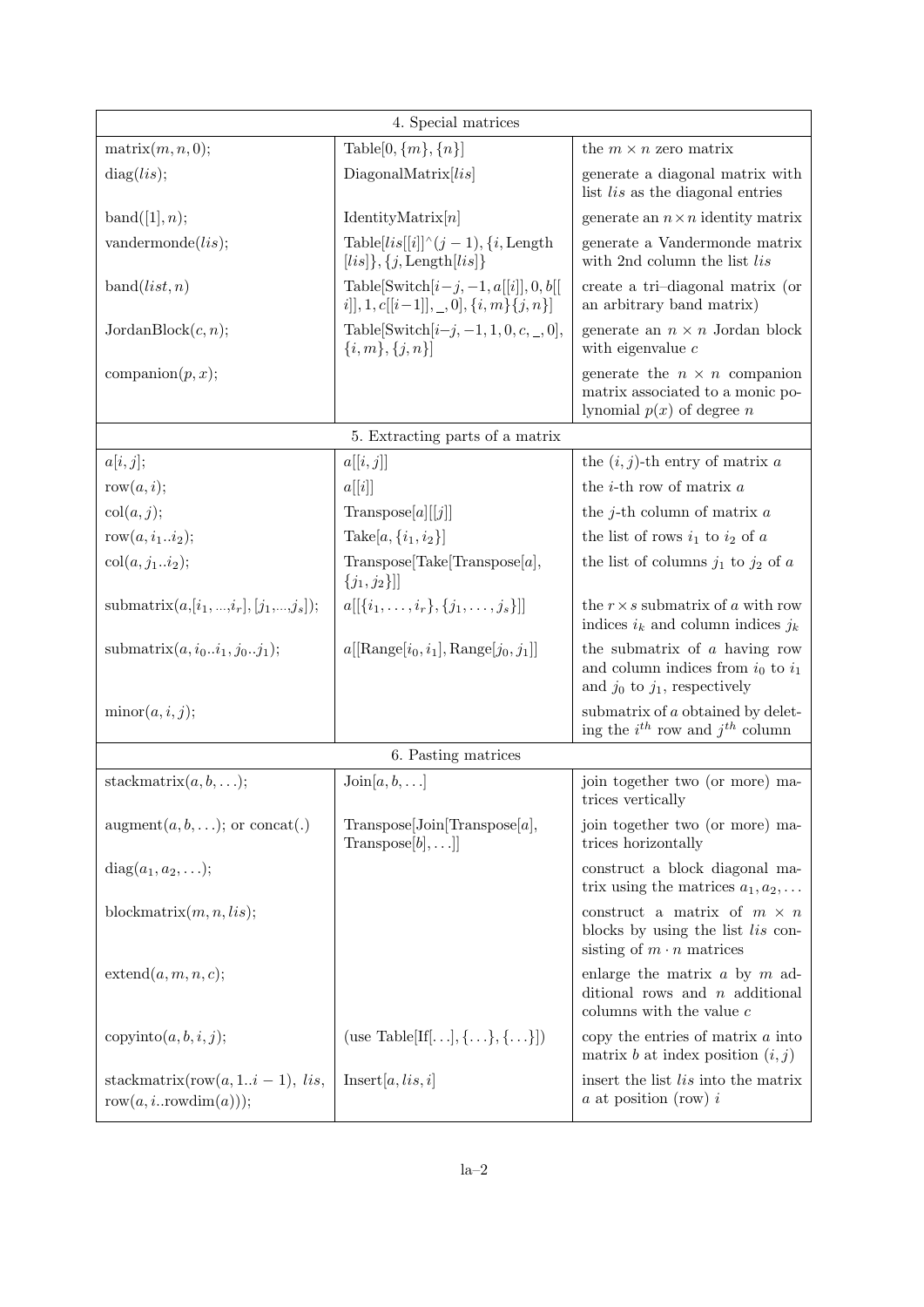| 7. Row and column operations                                |                                                     |                                                                                                         |  |  |
|-------------------------------------------------------------|-----------------------------------------------------|---------------------------------------------------------------------------------------------------------|--|--|
| $addrow(a, i_1, i_2, c);$                                   | $a[[i_2]] = a[[i_2]] + c * a[[i_1]]$                | add c times row $i_1$ to row $i_2$                                                                      |  |  |
| $addcol(a, j_1, j_2, c);$                                   | (use Transpose)                                     | add c times column $j_1$ to col. $j_2$                                                                  |  |  |
| mulrow $(a, i, c);$                                         | $a[[i]] = c * a[[i]]$                               | multiply row $i$ by $c$                                                                                 |  |  |
| mulcol $(a, j, c);$                                         | (use Transpose)                                     | multiply column $j$ by $c$                                                                              |  |  |
| swaprow $(a, i_1, i_2);$                                    |                                                     | interchange rows $i_1$ and $i_2$                                                                        |  |  |
| swapcol $(a, j_1, j_2);$                                    |                                                     | interchange columns $j_1$ and $j_2$                                                                     |  |  |
| delrows $(a, i_1i_2);$                                      | $Drop[a, i_1, i_2]$                                 | delete rows $i_1$ to $i_2$ of a                                                                         |  |  |
| delcols $(a, j_1j_2);$                                      | Transpose[Drop[Transpose[a],<br>$\{i_1, i_2\}$ ]    | delete columns $j_1$ to $j_2$ of a                                                                      |  |  |
| pivot(a, i, j);                                             |                                                     | row-reduce a to make $j^{th}$ column<br>$= 0$ , except for $(i, j)^{th}$ entry                          |  |  |
| $\text{thermite}(a);$                                       |                                                     | row-reduce the integer matrix $a$<br>to an upper- $\Delta$ integer matrix                               |  |  |
| ismith(a);                                                  |                                                     | row/column reduce the int. ma-<br>trix $a$ to a diagonal int. matrix                                    |  |  |
| 8. Solving linear systems                                   |                                                     |                                                                                                         |  |  |
| gausselim(a);                                               | RowReduce[a]                                        | find an upper triangular matrix<br>row equivalent to $a$                                                |  |  |
| ffgausselim $(a)$ ;                                         |                                                     | fraction-free Gauss elimination                                                                         |  |  |
| backsub $(a, b)$ ; or backsub $(a)$                         |                                                     | solve $ax = b$ by back-substitu-<br>tion                                                                |  |  |
| gaussjord $(a)$ ; or rref $(a)$ ;                           |                                                     | compute the reduced row echelon<br>form of $a$                                                          |  |  |
| nullspace( <i>a</i> ); or kernel( <i>a</i> );               | NullSpace[ $a$ ]                                    | compute a basis for the nullspace<br>of a matrix $a$                                                    |  |  |
| linsolve(a, b);                                             | LinearSolve[ $a, b$ ]                               | find the (general) solution of the<br>matrix equation $ax = b$                                          |  |  |
| 9. Eigenvalues, eigenvectors                                |                                                     |                                                                                                         |  |  |
| $\text{charmat}(a, x);$                                     | IdentityMatrix[Length[a]] $x - a$                   | compute the characteristic ma-<br>trix $Ix - a$                                                         |  |  |
| charpoly $(a, x)$ ;                                         | $_{\rm Det}$<br>IdentityMatrix[Length[a]] $x - a$ ] | find the characteristic polyno-<br>mial of $a$                                                          |  |  |
| minpoly(a, x);                                              |                                                     | find the minimal polynomial of $a$                                                                      |  |  |
| eigenvals $(a)$ ; or eigenvalues $(a)$ ;                    | Eigenvalues[a]                                      | compute the eigenvalues of $a$                                                                          |  |  |
| eigenvects $(a)$ ; or eigenvectors $(a)$ ;                  | Eigenvectors[a]                                     | find the eigenvectors of $a$                                                                            |  |  |
| jordan $(a)$ ; or jordan $(a, q')$ ;                        |                                                     | compute the Jordan canonical<br>form $J$ of $a$ and the matrix $q$ such<br>that $a = q^{-1}Jq$          |  |  |
| issimilar $(a, b)$ ; or<br>issimilar $(a, b, 'q');$         |                                                     | determine whether $a$ is similar to<br>b; if so, find the matrix $q$ such<br>that $a = q^{-1}bq$        |  |  |
| frobenius( <i>a</i> ); or frobenius( $a, p$ <sup>'</sup> ); |                                                     | compute the Frobenius (or ratio-<br>nal) canonical form $F$ of $a$ ; find<br>p such that $a = pFp^{-1}$ |  |  |